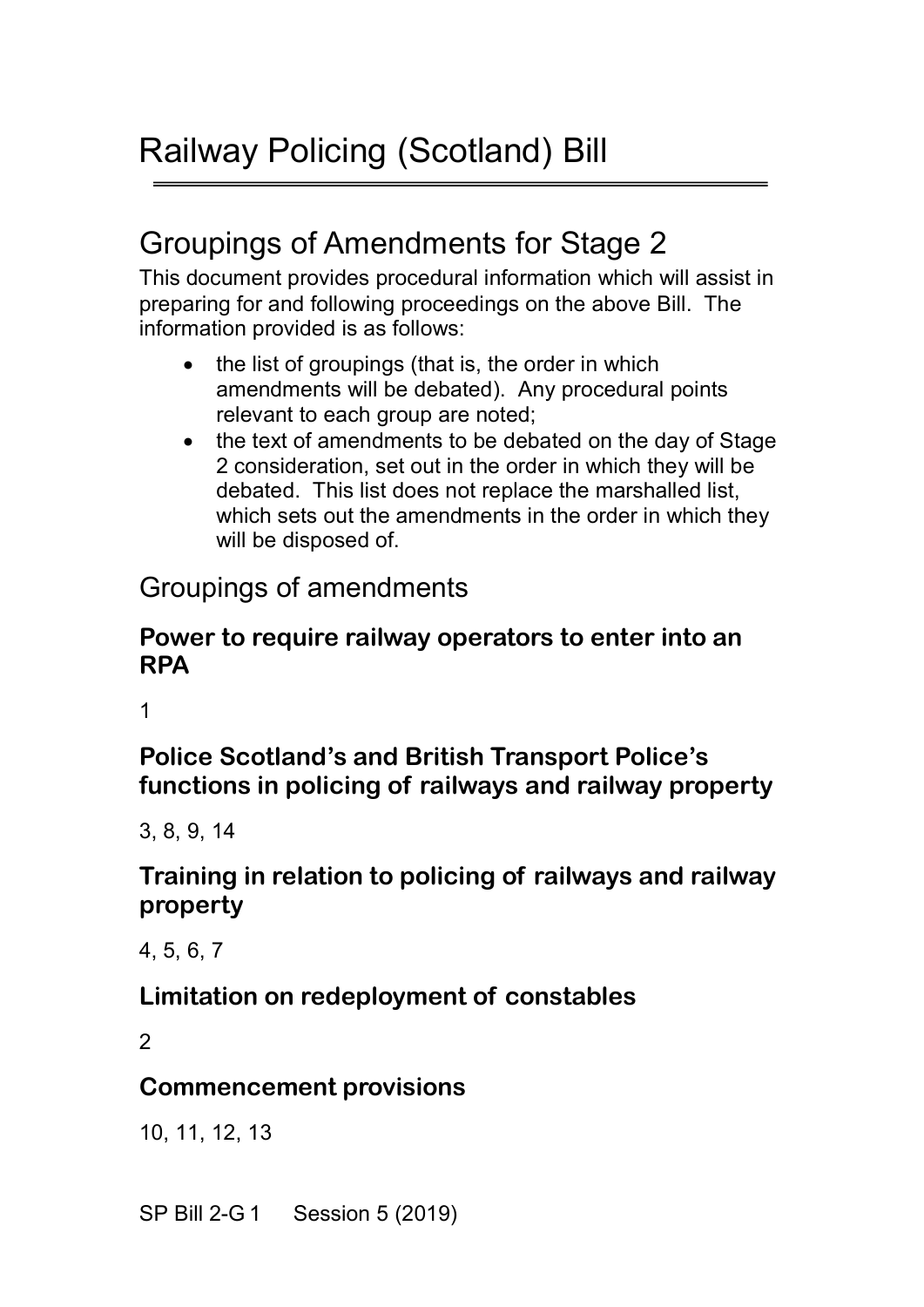### Amendments in debating order

#### **Power to require railway operators to enter into an RPA**

Humza Yousaf

1 In section 1, page 5, line 39, at end insert—

- <( ) In section 125 of the Police and Fire Reform (Scotland) Act 2012 (subordinate legislation)—
	- (a) in subsection (2), for the words from "An" to "is" substitute "Orders or, as the case made be, regulations made under section 10(2), 11(5) or 85C(1) are",
	- (b) in subsection (4), for ", and any regulations or" substitute "or regulations, and any".>

### **Police Scotland's and British Transport Police's functions in policing of railways and railway property**

Liam McArthur

3 Leave out section 2

Liam McArthur

8 Leave out section 3

Liam McArthur

9 Leave out section 5

Liam McArthur

14 In the long title, leave out <the Police Service of Scotland to police> and insert <policing>

#### **Training in relation to policing of railways and railway property**

Douglas Ross

- 4 After section 2, insert—
	- <2A Training in relation to policing of railways and railway property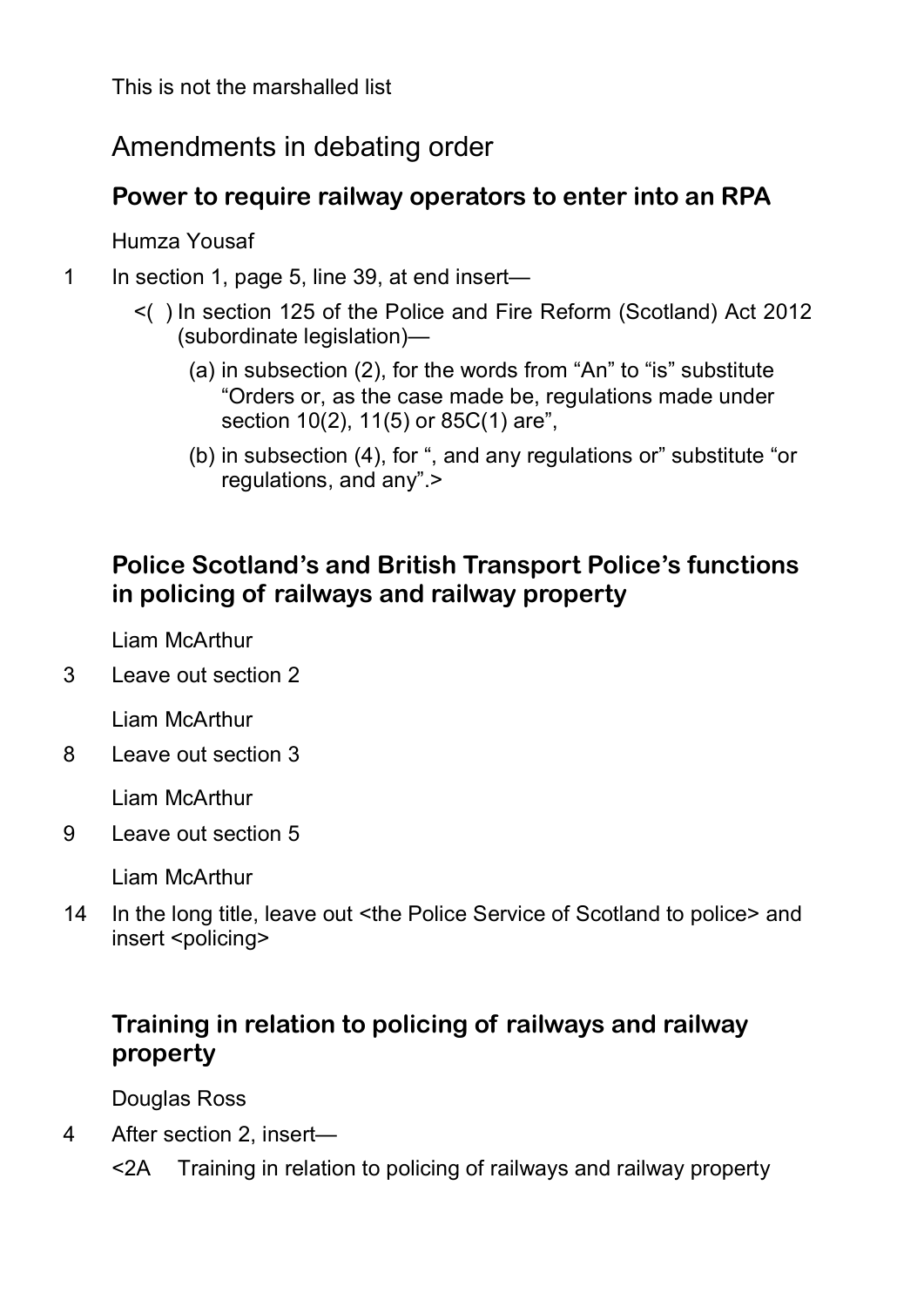After section 21 of the Police and Fire Reform (Scotland) Act 2012 (direction and control of the police service), insert—

- "21A Policing of railways and railway property
	- (1) The chief constable must ensure that all constables and police cadets receive the necessary training to police railways and railway property.
	- (2) Training provided under subsection (1) must include the completion of personal track safety training.
	- (3) The Scottish Ministers must by regulations specify the level of personal track safety training to be completed by constables and police cadets under subsection (2).
	- (4) Prior to making regulations under subsection (3), the Scottish Ministers must consult—
		- (a) the Office of Rail and Road,
		- (b) Network Rail,
		- (c) the Scottish Police Authority,
		- (d) the chief constable of the Police Service of Scotland,
		- (e) such other bodies as the Scottish Ministers may determine.".>

#### Douglas Ross

- 5 After section 2, insert—
	- <2B Funding of training under section 2A

After section 21 of the Police and Fire Reform (Scotland) Act 2012 (direction and control of the Police Service), insert—

- "21B Funding of training under section 21A
	- (1) As soon as practicable after the end of each yearly period ending on 31 March, the chief constable must prepare an annual report on the cost of training constables and police cadets under section 21A.
	- (2) The chief constable must—
		- (a) give a copy of the annual report to the Scottish Ministers and the Authority, and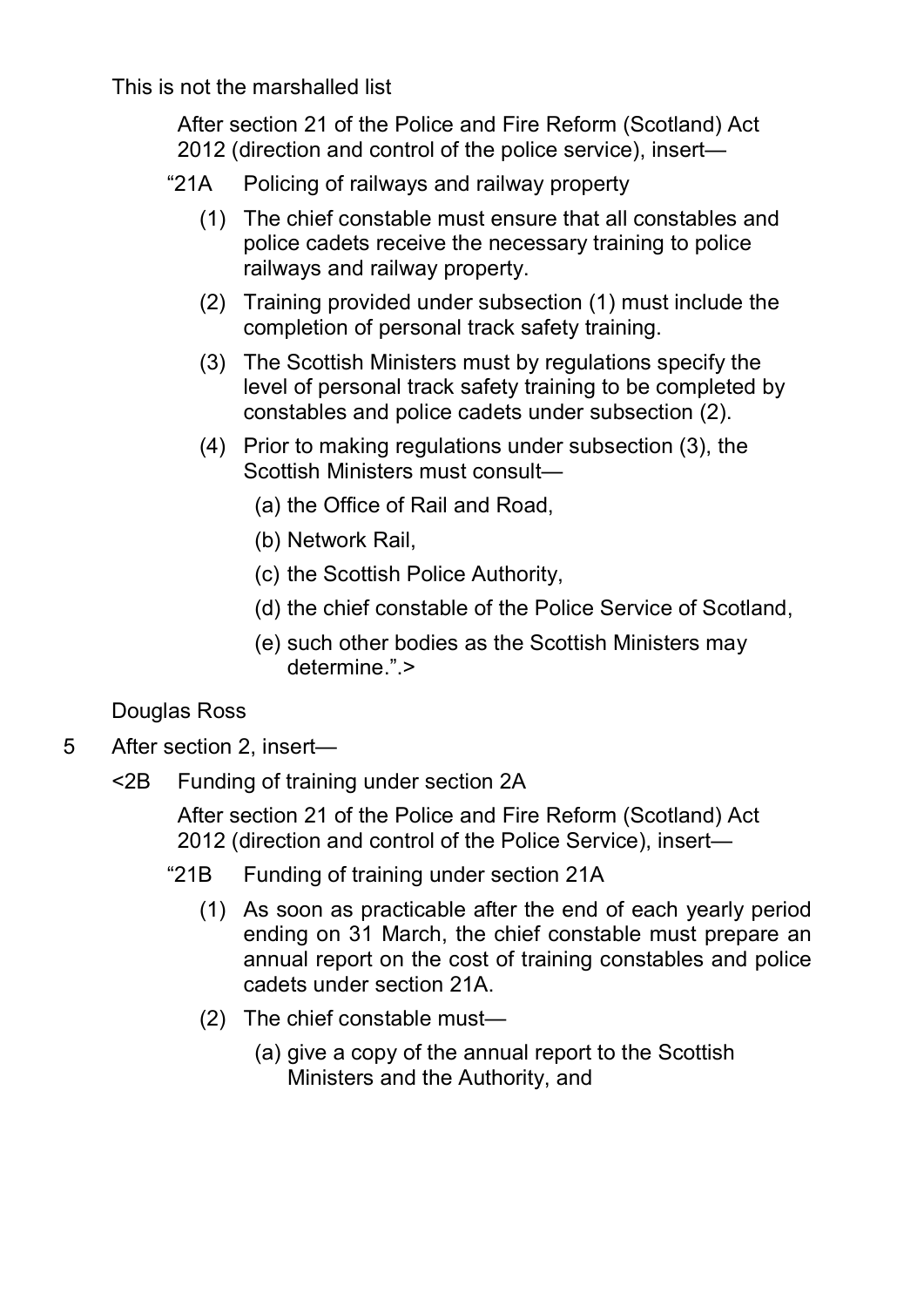- (b) publish the annual report in such a manner as the chief constable considers appropriate (having regard to the desirability of it being accessible to those whom the chief constable considers likely to have an interest in it).
- (3) The Scottish Ministers must lay before the Scottish Parliament a copy of each annual report given to them under this section.">

Margaret Mitchell

- 6 In section 3, page 6, line 22, at end insert—
	- $\leq$  (1A) A constable must not enter a railway property under subsection (1) unless that constable has completed personal track safety training.>

Margaret Mitchell

- 7 In section 3, page 6, line 33, at end insert—
	- <(4A) The Scottish Ministers must by regulations specify the level of personal track safety training to be completed by constables under subsection (1A).
	- (4B)Prior to making regulations under subsection (4A), the Scottish Ministers must consult—
		- (a) the Office of Rail and Road,
		- (b) Network Rail,
		- (c) the Scottish Police Authority,
		- (d) the Police Service of Scotland,
		- (e) such other bodies as the Scottish Ministers may determine.".>

#### **Limitation on redeployment of constables**

John Finnie

- 2 After section 5, insert—
	- <Transitional provision

Limitation on redeployment of constables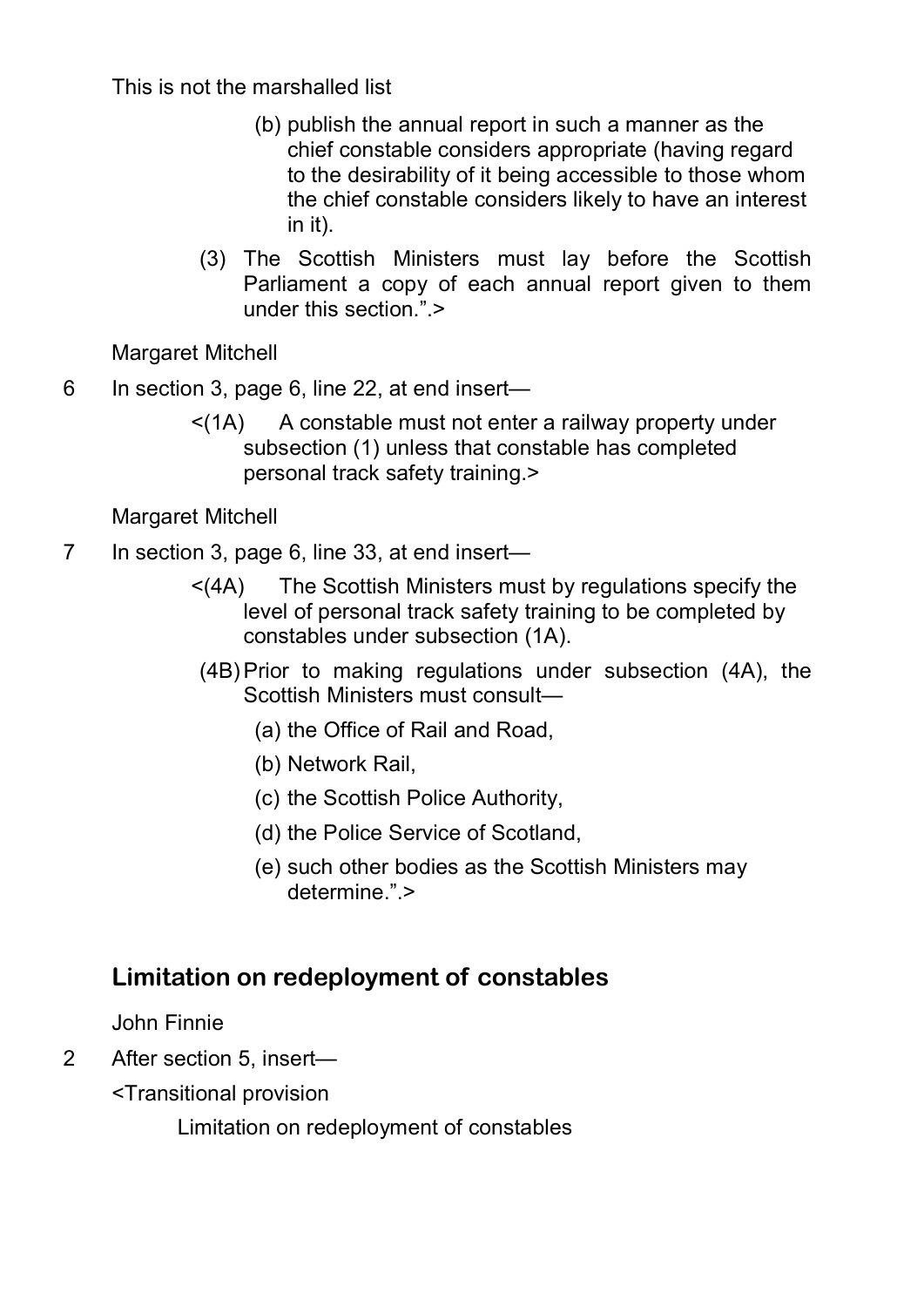- (1) Subsection (2) applies to a constable of the Police Service of Scotland who—
	- (a) immediately before the transfer date, is a constable of the British Transport Police Force (including any such constable who is, at that time, engaged in service out with that force). and
	- (b) is transferred to the Police Service of Scotland on the transfer date by or under an enactment.
- (2) A constable to whom this subsection applies—
	- (a) is to be assigned duties that relate to the policing of a railway or railway property, and
	- (b) must not be assigned duties that do not so relate unless it is necessary to meet a special demand on resources for policing.
- (3) If a constable to whom subsection (2) applies is, on the transfer date, engaged in service outwith the Police Service of Scotland, the limitation in subsection (2) is suspended until such time as the service outwith the Police Service of Scotland ends.
- (4) Subsection (2) ceases to apply to a constable if, on or after the transfer date, the constable gives the chief constable written consent to the lifting of the limitation imposed by that subsection.
- (5) In this section—

"chief constable" means the chief constable of the Police Service of Scotland,

"policing" has the meaning given by section 99 of the Police and Fire Reform (Scotland) Act 2012,

"railway" and "railway property" have the meanings given by section 85M of that Act,

"transfer date" means the date on which the enactment which transfers the constable to the Police Service of Scotland provides for the transfer to occur.>

#### **Commencement provisions**

Liam McArthur

10 In section 7, page 7, line 19, leave out <such day as the Scottish Ministers may by regulations appoint> and insert <1 April 2027>